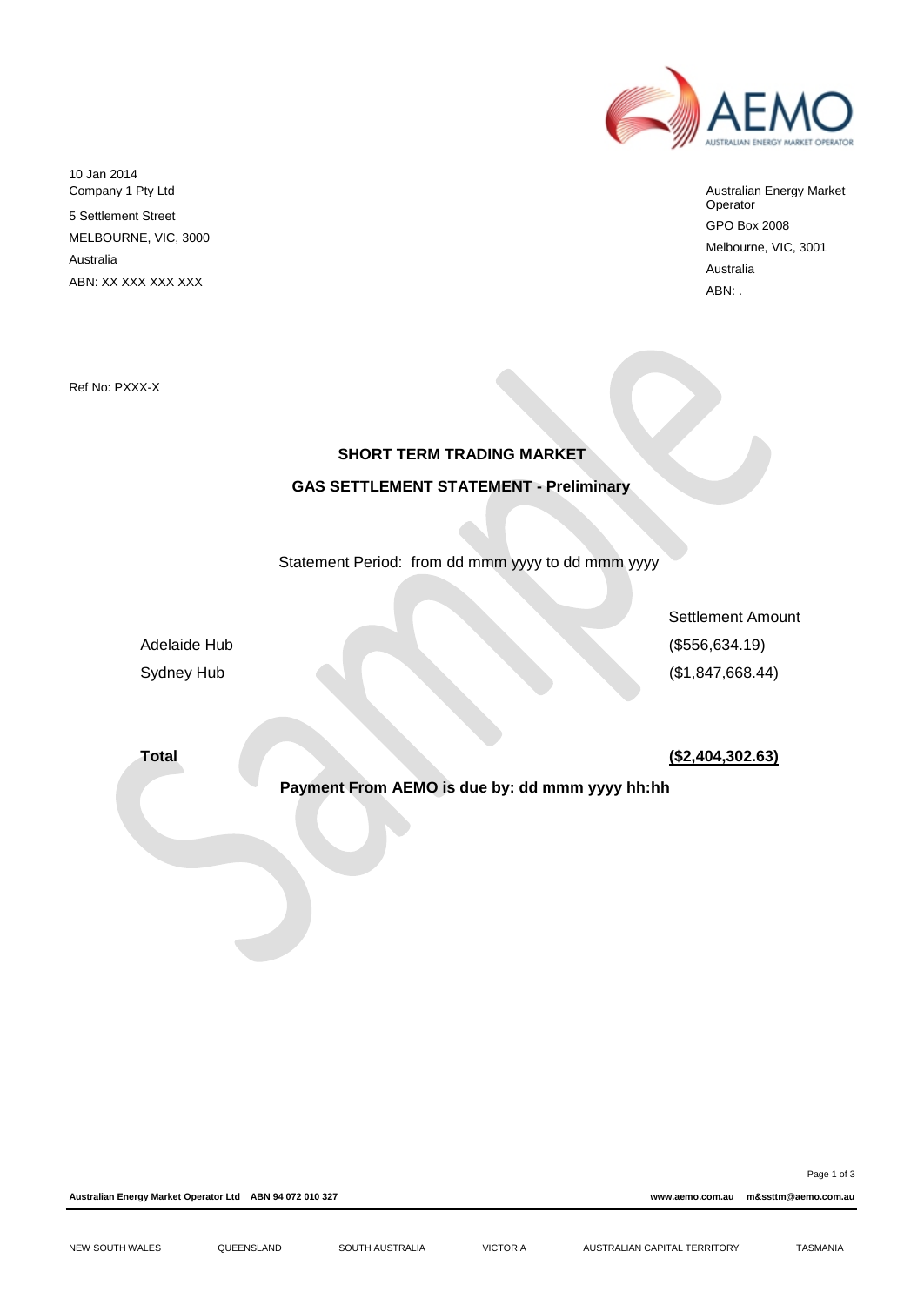| Adelaide                                                         |                                    |                | Ref No: PXXX-X  |
|------------------------------------------------------------------|------------------------------------|----------------|-----------------|
|                                                                  | <b>Trading Total</b><br>(Exc. GST) | <b>GST</b>     |                 |
| <b>TRADING</b>                                                   |                                    |                |                 |
| Deviation Charge                                                 | \$19,876.36                        | \$1,987.64     |                 |
| Deviation Payment                                                | (\$17,350.65)                      | (\$1,735.07)   |                 |
| Exante Charge                                                    | \$1,134,163.95                     | \$113,416.40   |                 |
| <b>Exante Payment</b>                                            | (\$1,623,558.12)                   | (\$162,355.81) |                 |
| Mos Cashout Charge                                               | \$11,532.73                        | \$1,153.27     |                 |
| Mos Cashout Payment                                              | (\$47,627.79)                      | (\$4,762.78)   |                 |
| Mos Service Payment                                              | (\$42,300.92)                      | (\$4,230.09)   |                 |
| Surplus Shortfall Charge                                         | \$36,572.83                        | \$3,657.28     |                 |
| Surplus Shortfall Payment                                        | (\$492.84)                         | (\$49.28)      |                 |
| Variation Charge                                                 | \$275.50                           | \$27.55        |                 |
|                                                                  |                                    |                | (\$581,799.85)  |
| <b>MARKET</b>                                                    |                                    |                |                 |
| Market Fee Commodity Charge                                      | \$21,157.02                        | \$2,115.70     |                 |
| Market Fee Registration                                          | \$950.00                           | \$95.00        |                 |
| Participant Compensation Fund Charge                             | \$770.85                           | \$77.09        |                 |
|                                                                  |                                    |                | \$25,165.66     |
| <b>GST</b>                                                       |                                    |                |                 |
| Applied on payments received from Market                         |                                    | $-$173,133.03$ |                 |
| Charged on charges to Market                                     |                                    | \$120,242.14   |                 |
|                                                                  |                                    |                |                 |
| Amount Payable to AEMO for Adelaide<br><b>Hub: GST inclusive</b> |                                    |                | (\$556, 634.19) |
|                                                                  |                                    |                |                 |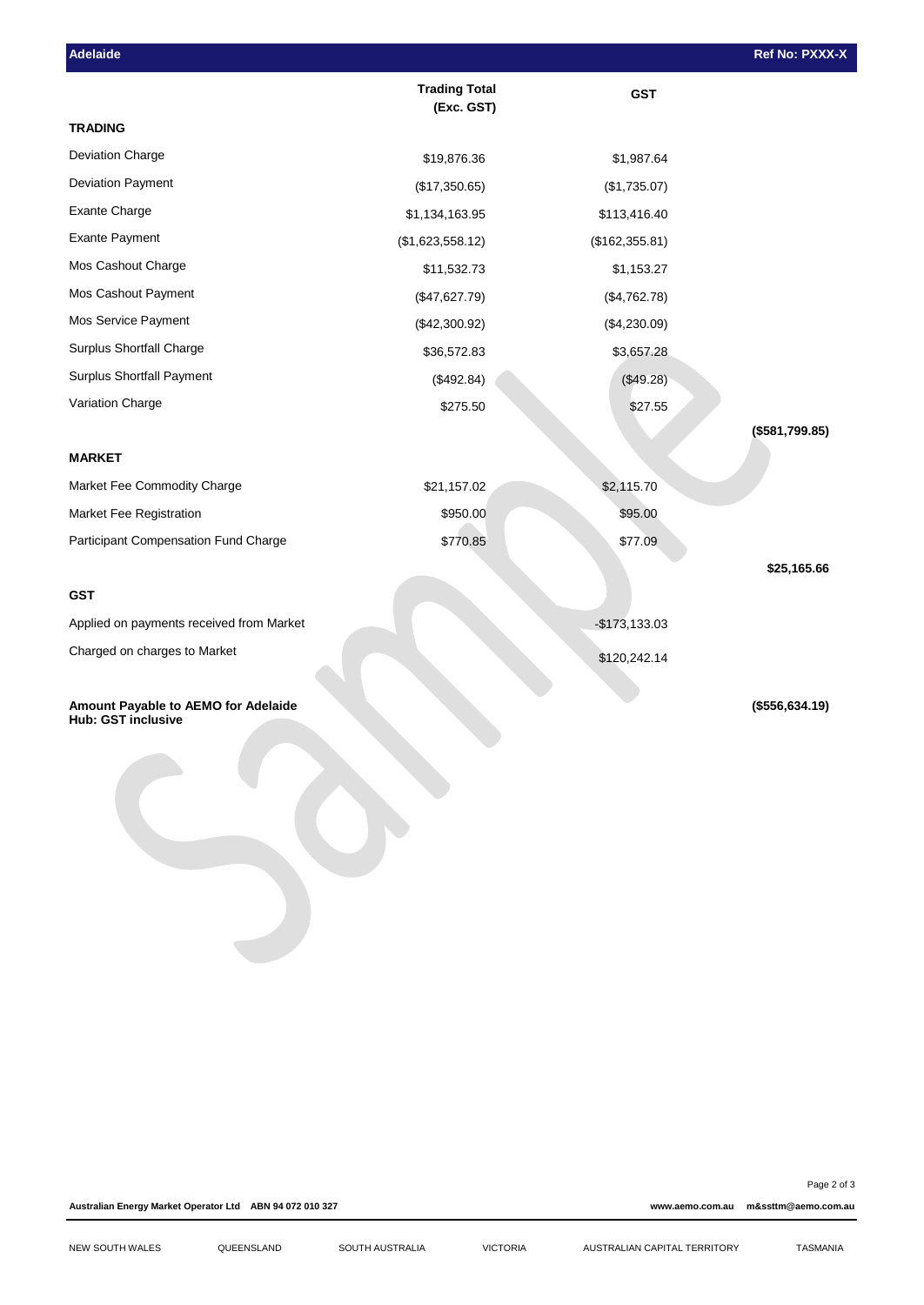| <b>Sydney</b>                                                  |                                    |                | Ref No: PXXX-X   |
|----------------------------------------------------------------|------------------------------------|----------------|------------------|
|                                                                | <b>Trading Total</b><br>(Exc. GST) | <b>GST</b>     |                  |
| <b>TRADING</b>                                                 |                                    |                |                  |
| Deviation Charge                                               | \$43,705.43                        | \$4,370.54     |                  |
| Deviation Payment                                              | (\$54,241.76)                      | (\$5,424.18)   |                  |
| <b>Exante Charge</b>                                           | \$2,578,976.63                     | \$257,897.66   |                  |
| <b>Exante Payment</b>                                          | (\$4,384,037.35)                   | (\$438,403.74) |                  |
| Mos Cashout Charge                                             | \$115,483.74                       | \$11,548.37    |                  |
| Mos Cashout Payment                                            | (\$285.45)                         | (\$28.55)      |                  |
| Mos Service Payment                                            | (\$60,402.47)                      | (\$6,040.25)   |                  |
| <b>Surplus Shortfall Charge</b>                                | \$32,076.20                        | \$3,207.62     |                  |
| Surplus Shortfall Payment                                      | (\$120.00)                         | (\$12.00)      |                  |
| Variation Charge                                               | \$235.50                           | \$23.55        |                  |
|                                                                |                                    |                | (\$1,901,470.48) |
| <b>MARKET</b>                                                  |                                    |                |                  |
| Market Fee Commodity Charge                                    | \$47,960.95                        | \$4,796.10     |                  |
| Market Fee Registration                                        | \$950.00                           | \$95.00        |                  |
|                                                                |                                    |                | (\$53,802.05)    |
| <b>GST</b>                                                     |                                    |                |                  |
| Applied on payments received from Market                       |                                    | (\$449,908.70) |                  |
| Charged on charges to Market                                   |                                    | \$277,047.75   |                  |
|                                                                |                                    |                |                  |
| Amount Payable to AEMO for<br><b>Sydney Hub: GST inclusive</b> |                                    |                | (\$1,847,668.44) |
|                                                                |                                    |                |                  |

Page 3 of 3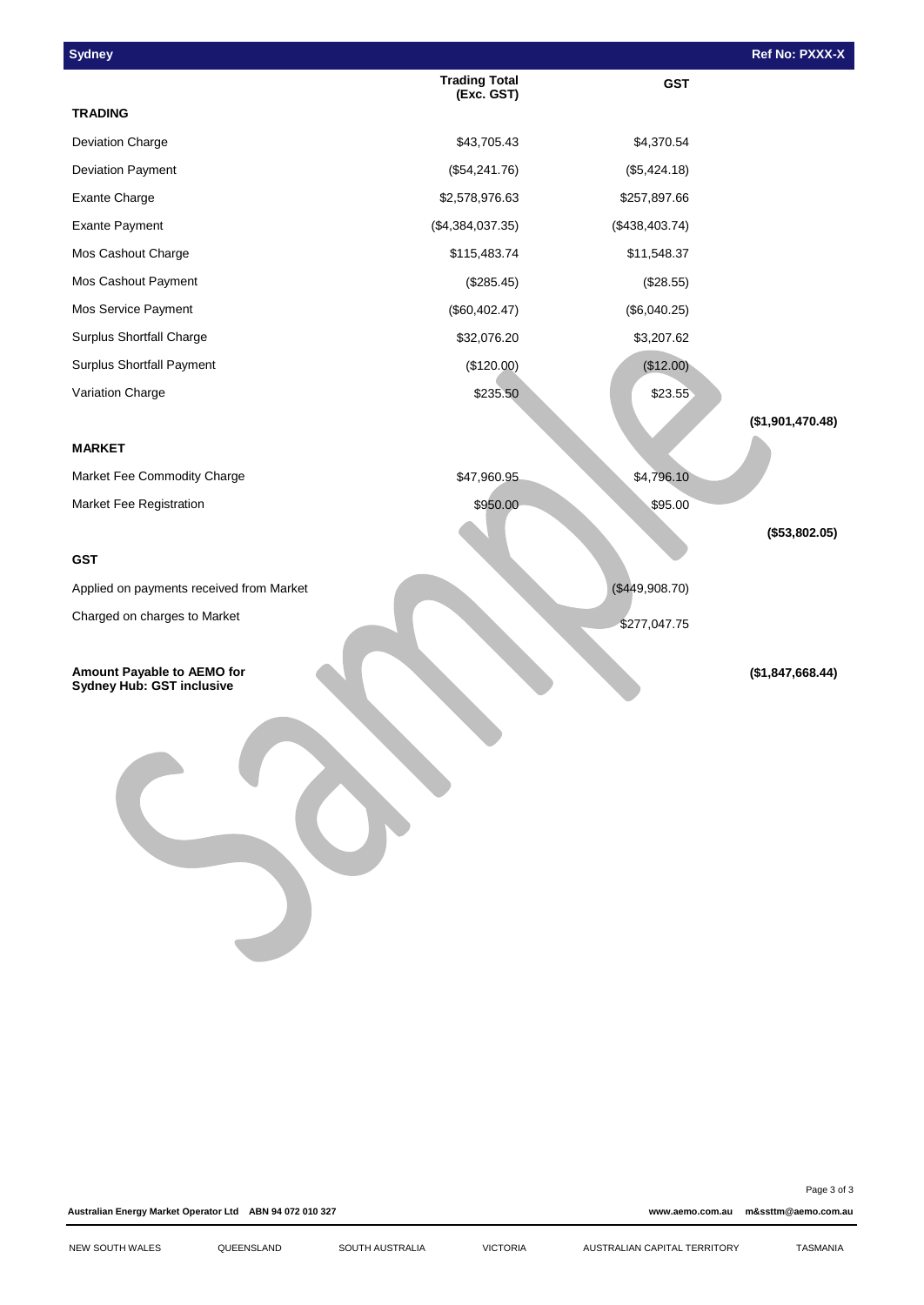

Australian Energy Market Operator GPO Box 2008 Melbourne, VIC, 3001 Australia ABN: .

Ref No: FXXX-XX

27 Dec 2013

Australia

Company 1 Pty Limited 5 Settlement Street MELBOURNE, VIC, 3000

ABN: XX XXX XXX XXX

## **SHORT TERM TRADING MARKET**

## **GAS SETTLEMENT STATEMENT - Final**

This is a Recipient Created Tax Invoice for the purpose of GST

Statement Period: from dd mmm yyyy to dd mmm yyyy

Brisbane Hub (\$2,128.19) Sydney Hub (\$31,702.07)

**Total (\$33,830.26)**

Settlement Amount

**Payment From AEMO is due by: dd mmm yyyy hh:hh**

**Australian Energy Market Operator Ltd ABN 94 072 010 327 www.aemo.com.au m&ssttm@aemo.com.au**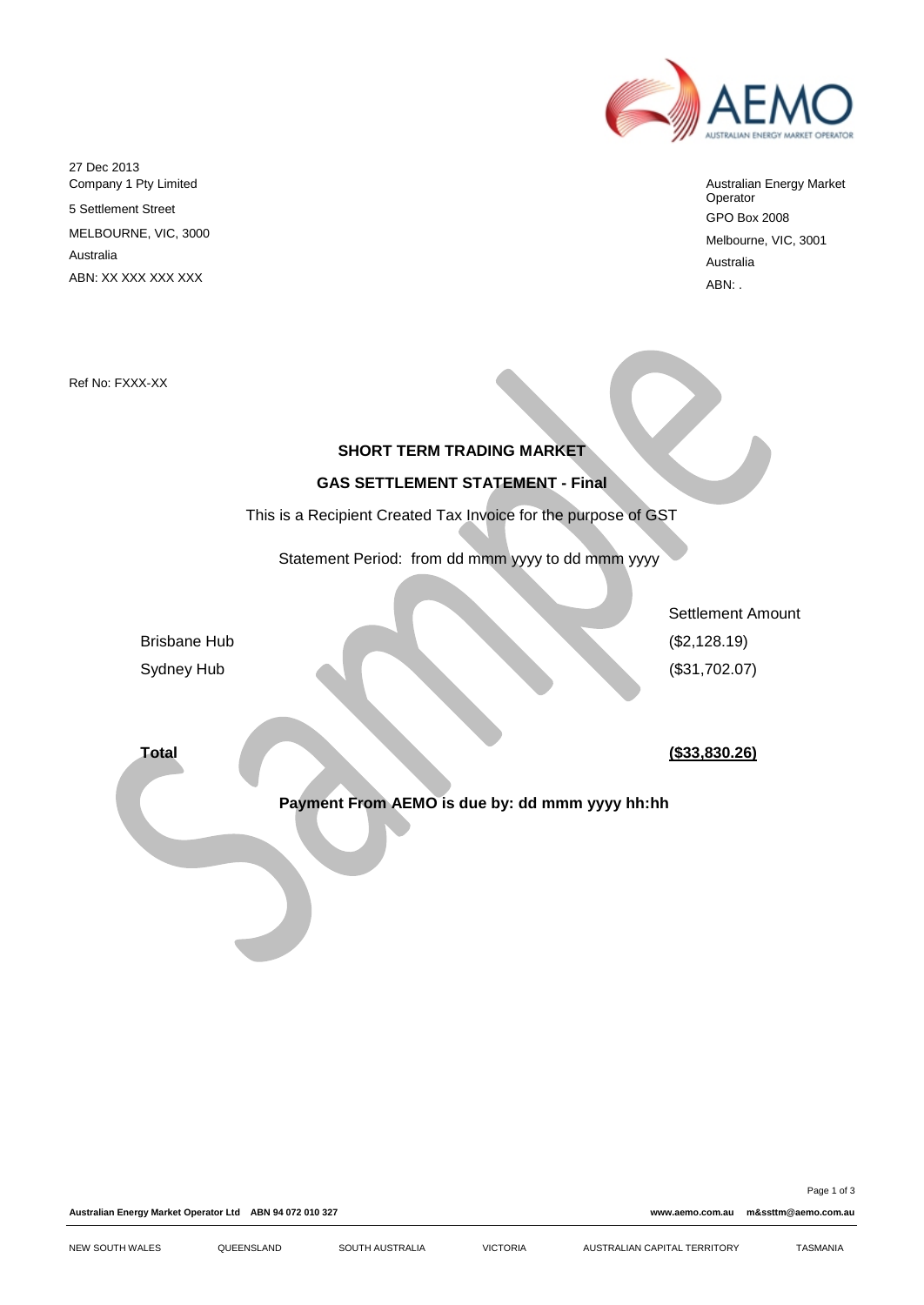| <b>Brisbane</b>                                           |                      |              | Ref No: FXXX-XX |
|-----------------------------------------------------------|----------------------|--------------|-----------------|
|                                                           | <b>Trading Total</b> | <b>GST</b>   |                 |
|                                                           | (Exc. GST)           |              |                 |
| <b>TRADING</b>                                            |                      |              |                 |
| Deviation Charge                                          | \$60.15              | \$6.02       |                 |
| Deviation Payment                                         | (\$1,522.65)         | (\$152.27)   |                 |
| Exante Charge                                             | \$9,425.08           | \$942.51     |                 |
| <b>Exante Payment</b>                                     | (\$11,008.55)        | (\$1,100.86) |                 |
| Surplus Shortfall Payment                                 | (\$22.25)            | (\$2.23)     |                 |
|                                                           |                      |              | (\$3,375.04)    |
| <b>MARKET</b>                                             |                      |              |                 |
| Market Fee Commodity Charge                               | \$192.00             | \$19.20      |                 |
| Market Fee Registration                                   | \$930.00             | \$93.00      |                 |
| Participant Compensation Fund Charge                      | \$11.50              | \$1.15       |                 |
|                                                           |                      |              | \$1,246.85      |
| <b>GST</b>                                                |                      |              |                 |
| Applied on payments received from Market                  |                      | (\$1,255.35) |                 |
| Charged on charges to Market                              |                      | \$1,061.87   |                 |
|                                                           |                      |              |                 |
| Amount Payable to AEMO for Brisbane<br>Hub: GST inclusive |                      |              | (\$2,128.19)    |
|                                                           |                      |              |                 |

Page 2 of 3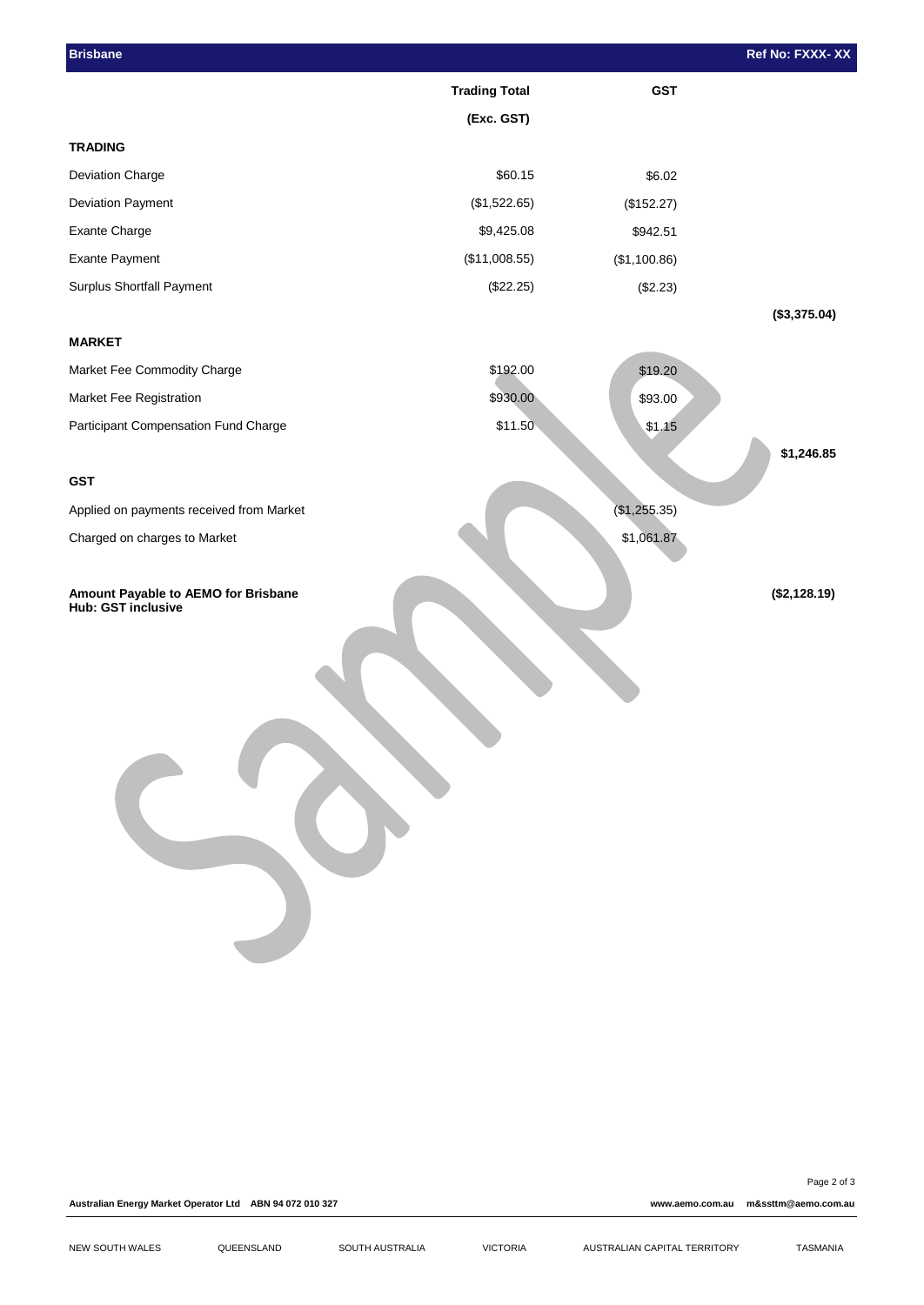| <b>Sydney</b>                                                  |                                    |               | Ref No: FXXX-XX |
|----------------------------------------------------------------|------------------------------------|---------------|-----------------|
|                                                                | <b>Trading Total</b><br>(Exc. GST) | <b>GST</b>    |                 |
| <b>TRADING</b>                                                 |                                    |               |                 |
| Deviation Charge                                               | \$2,805.83                         | \$280.58      |                 |
| <b>Deviation Payment</b>                                       | (\$3,156.28)                       | (\$315.63)    |                 |
| Exante Charge                                                  | \$91,960.69                        | \$9,196.07    |                 |
| <b>Exante Payment</b>                                          | (\$125,200.55)                     | (\$12,520.06) |                 |
| Surplus Shortfall Charge                                       | \$698.57                           | \$69.86       |                 |
| <b>Surplus Shortfall Payment</b>                               | (\$12.50)                          | (\$1.25)      |                 |
|                                                                |                                    |               | (\$36,194.66)   |
| <b>MARKET</b>                                                  |                                    |               |                 |
| Market Fee Commodity Charge                                    | \$3,154.18                         | \$315.42      |                 |
| Market Fee Registration                                        | \$930.00                           | \$93.00       |                 |
|                                                                |                                    |               | \$4,492.60      |
| <b>GST</b>                                                     |                                    | \$9,954.93    |                 |
| Applied on payments received from Market                       |                                    | (\$12,836.93) |                 |
| Charged on charges to Market                                   |                                    | \$280.58      |                 |
| Amount Payable to AEMO for Sydney Hub:<br><b>GST inclusive</b> |                                    |               | (\$31,702.07)   |
|                                                                |                                    |               |                 |

Page 3 of 3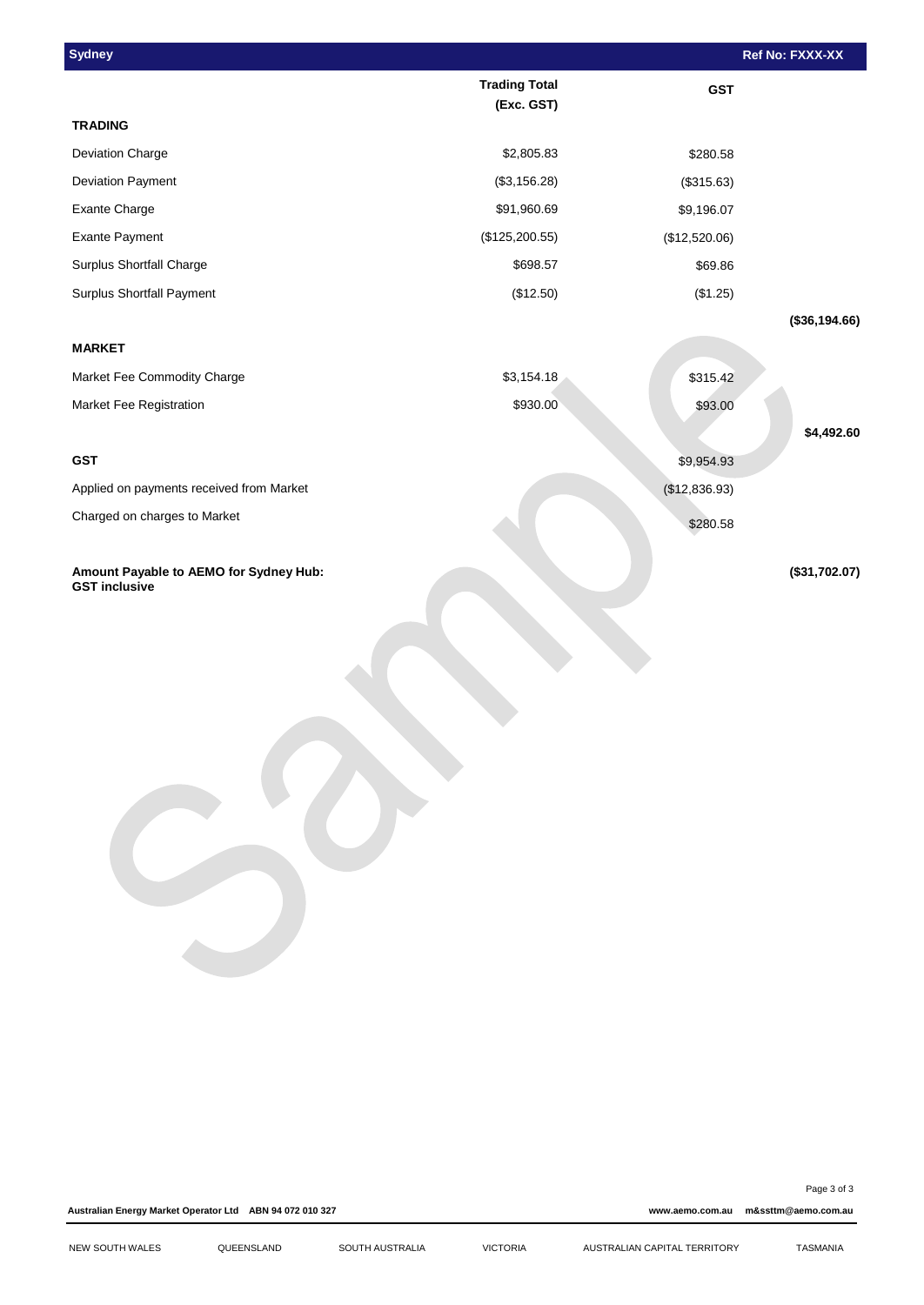07 Jan 2014

Sample Company 1 5 Settlement Street, MELBOURNE, VIC, 3000 Australia ABN: XX XXX XXX XXX

Australian Energy Market Operator GPO Box 2008 Melbourne, VIC, 3001 Australia ABN: .

Ref No: RXXX-XX

## **SHORT TERM TRADING MARKET**

## **GAS SETTLEMENT STATEMENT - Revision**

This is a Recipient Created Adjustment Note for the purpose of GST

Statement Period: from dd mmm yyyy to dd mmm yyyy

Brisbane Hub (\$967.90) Sydney Hub (\$41.51)

Settlement Amount

## **Total (\$1009.41)**

**Payment From AEMO is due by: dd mmm yyyy hh:hh**

Page 1 of 3

**Australian Energy Market Operator Ltd ABN www.aemo.com.au m&ssttm@aemo.com.au**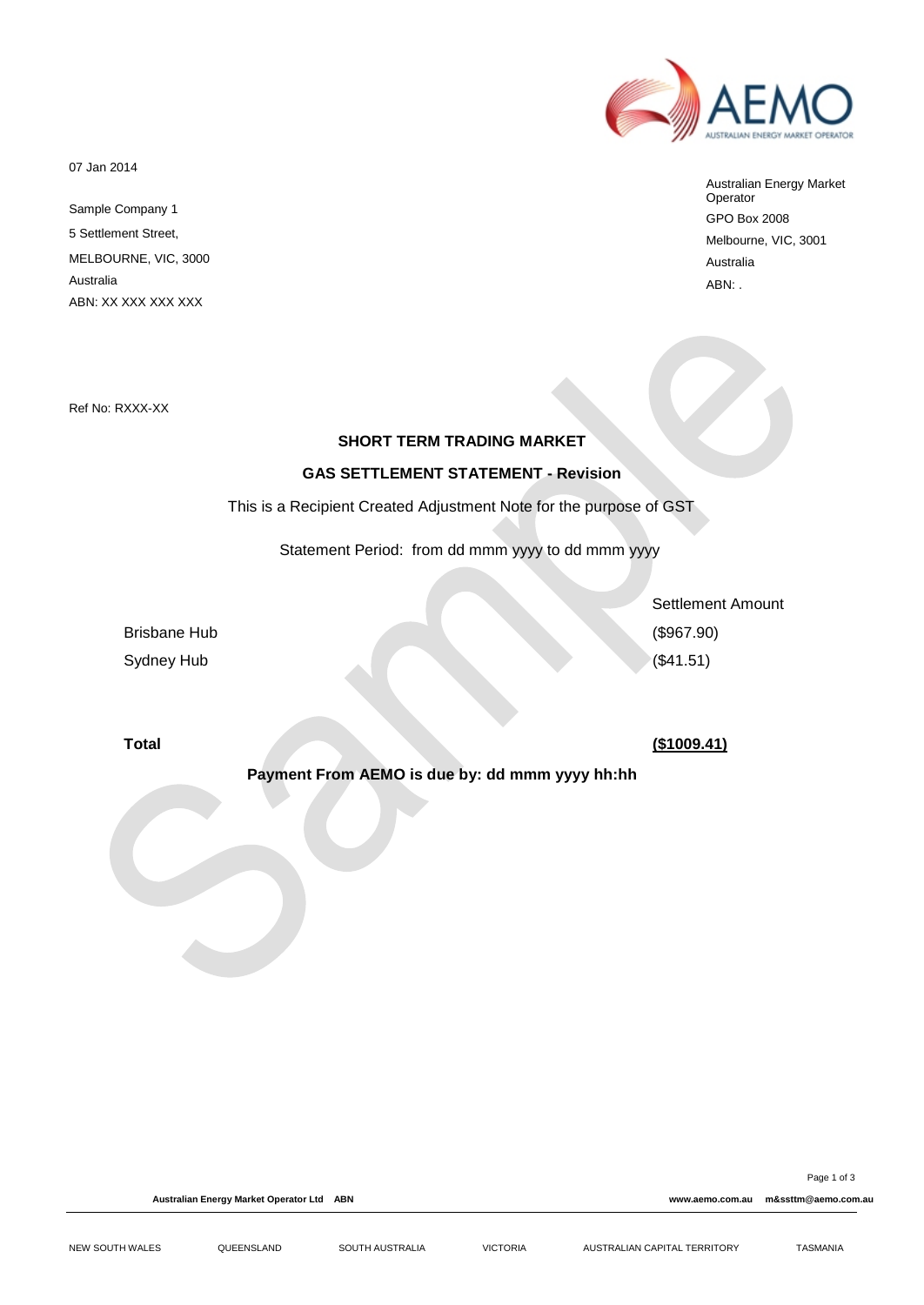| <b>Brisbane</b>                                        |                                       |                                      |              | <b>Ref No: RXXX-XX</b>   |  |
|--------------------------------------------------------|---------------------------------------|--------------------------------------|--------------|--------------------------|--|
|                                                        | <b>Previous Payment</b><br>(Exc. GST) | <b>Revised Payment</b><br>(Exc. GST) | <b>GST</b>   | Adjustment<br>(Exc. GST) |  |
| <b>TRADING</b>                                         |                                       |                                      |              |                          |  |
| <b>Deviation Charge</b>                                | \$42.86                               |                                      |              | (\$42.86)                |  |
| Deviation Payment                                      | (\$5,500.86)                          | (\$4,468.90)                         | (\$446.89)   | (\$1,031.96)             |  |
| <b>Exante Charge</b>                                   | \$23,195.82                           | \$23,195.82                          | \$2,319.58   |                          |  |
| <b>Exante Payment</b>                                  | (\$98,562.73)                         | (\$98,562.73)                        | (\$9,856.27) |                          |  |
| Surplus Shortfall Charge                               | \$79.36                               | \$200.08                             | \$20.01      | \$120.72                 |  |
| <b>Surplus Shortfall Payment</b>                       | (\$7.05)                              | (\$7.50)                             | (\$0.75)     | \$0.45                   |  |
| <b>MARKET</b>                                          |                                       |                                      |              |                          |  |
| Market Fee Commodity Charge                            | \$197.75                              | \$185.55                             | \$18.56      | (\$12.20)                |  |
| Market Fee Registration                                | \$945.00                              | \$945.00                             | \$94.50      |                          |  |
| Participant Compensation Fund Charge                   | \$2.50                                | \$2.35                               | \$0.24       | (\$0.15)                 |  |
| <b>GST</b>                                             |                                       |                                      |              |                          |  |
| Applied on payments received from Market               | (\$10,407.06)                         | (\$10,303.91)                        |              | (\$103.15)               |  |
| Charged on charges to Market                           | \$2,446.33                            | \$2,452.88                           |              | \$6.55                   |  |
| <b>Total Adjustments</b>                               |                                       |                                      |              | (\$966.00)               |  |
| Interest on Adjustments (X.XX%)                        |                                       |                                      |              | (\$1.90)                 |  |
| Amount Payable to AEMO for Brisbane Hub: GST Inclusive |                                       |                                      |              | (\$967.90)               |  |

**Australian Energy Market Operator Ltd ABN 94 072 010 327 www.aemo.com.au m&ssttm@aemo.com.au**

Page 2 of 3